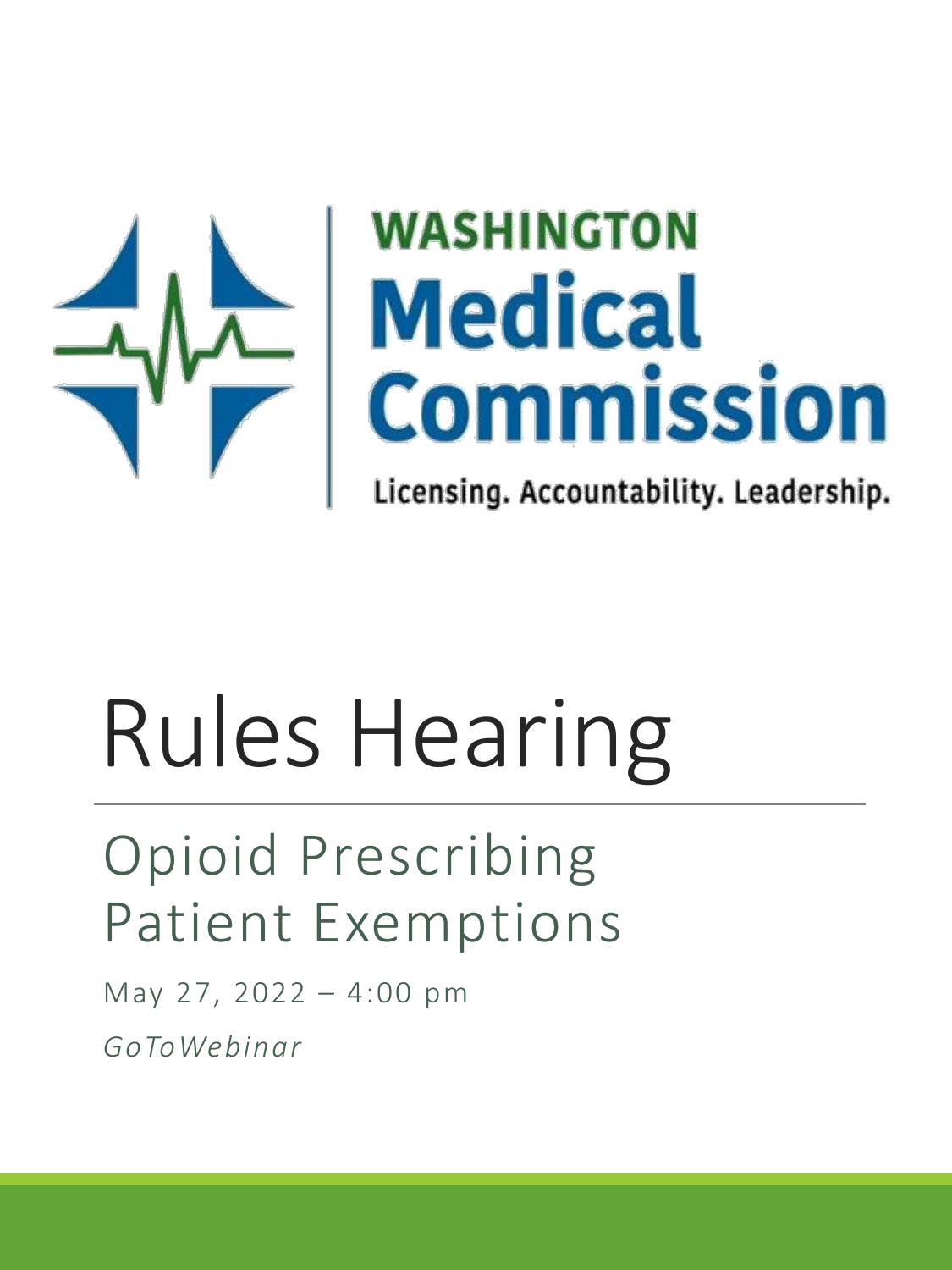

 $P \cap \sigma \cap$ 

# Table of Contents

| Revised proposed language  16-19 |  |
|----------------------------------|--|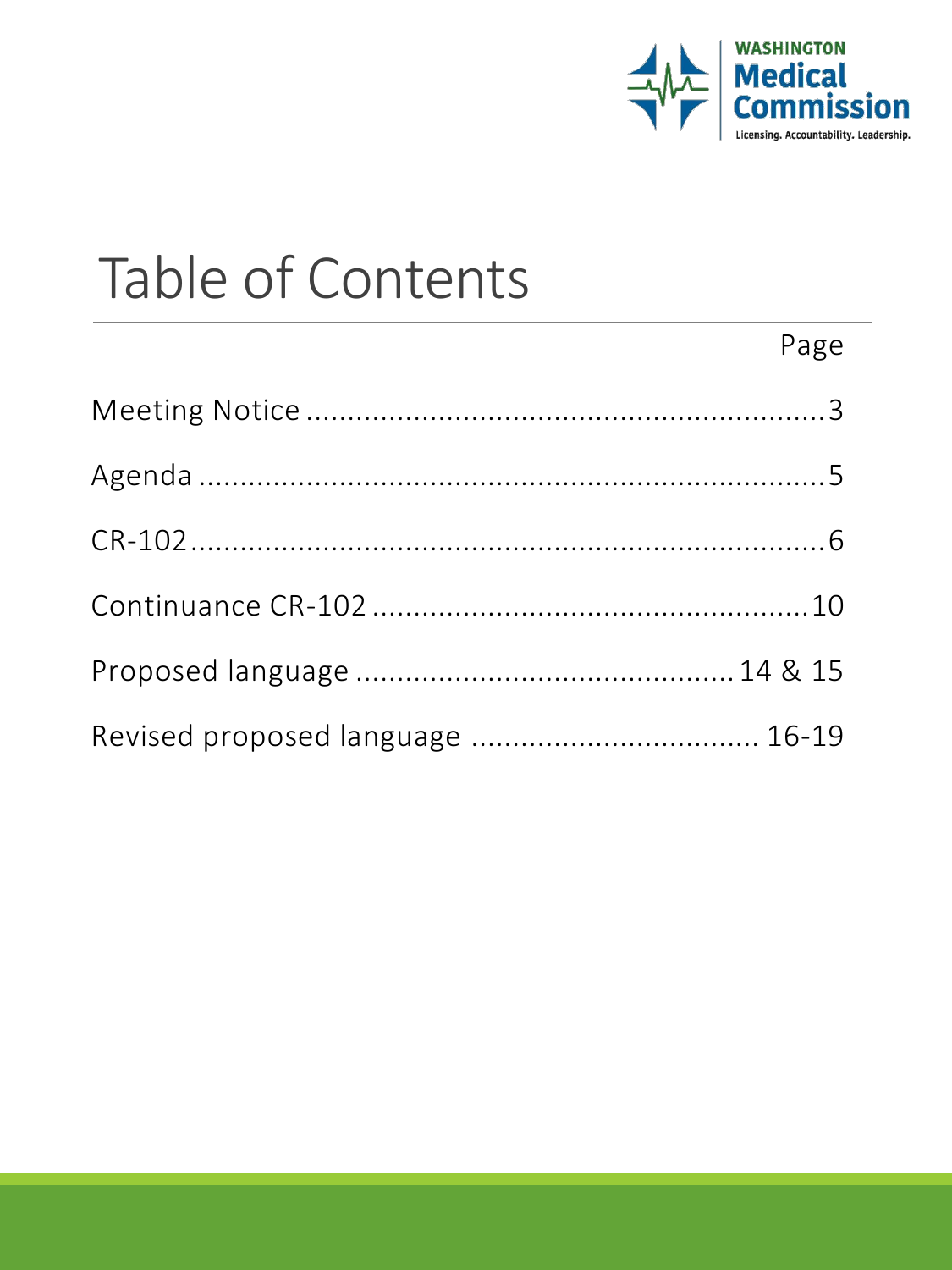

Public Notification and Hearing Announcement For the Washington Medical Commission \*CR-102 for WAC 246-918-801 Exclusions (physician assistants) and WAC 246-919-851 Exclusions (physicians)

### **Rulemaking**

The Washington Medical Commission (Commission) officially filed a CR-102 with the Office of the Code Reviser on February 15, 2022. The Commission is amending WAC 246-918-801 Exclusions (physician assistants) and WAC 246-919-851 Exclusions (physicians). The WSR# is 22-05-083.

### **Rules Hearing**

In response to the filing, the Commission will conduct an open public rules hearing on Friday, May 27, 2022, beginning at 4:00 pm. In response to the COVID-19 public health emergency, the Washington Medical Commission will not provide a physical location for this hearing to promote social distancing and the safety of the citizens of Washington State. A virtual public hearing, without a physical meeting space, will be held instead.

Please register for this Rules Hearing at:

<https://attendee.gotowebinar.com/register/5336471307862283024>

After registering, you will receive a confirmation email containing information about joining the webinar.

This meeting will be open to the public and the Commission encourages your participation.

Comments may be sent to the department's Rules Comment Web Site by April 6, 2022 at: [https://fortress.wa.gov/doh/policyreview/.](https://fortress.wa.gov/doh/policyreview/) Comments may also be provided at the hearing. The hearing will be recorded for record keeping purposes.

Interested parties, stakeholders, and the general public are invited to participate in the rules hearing. For continued updates on rule development, interested parties are encouraged to join the [Commission's rules GovDelivery](https://public.govdelivery.com/accounts/WAMC/subscriber/new?topic_id=WAMC_2).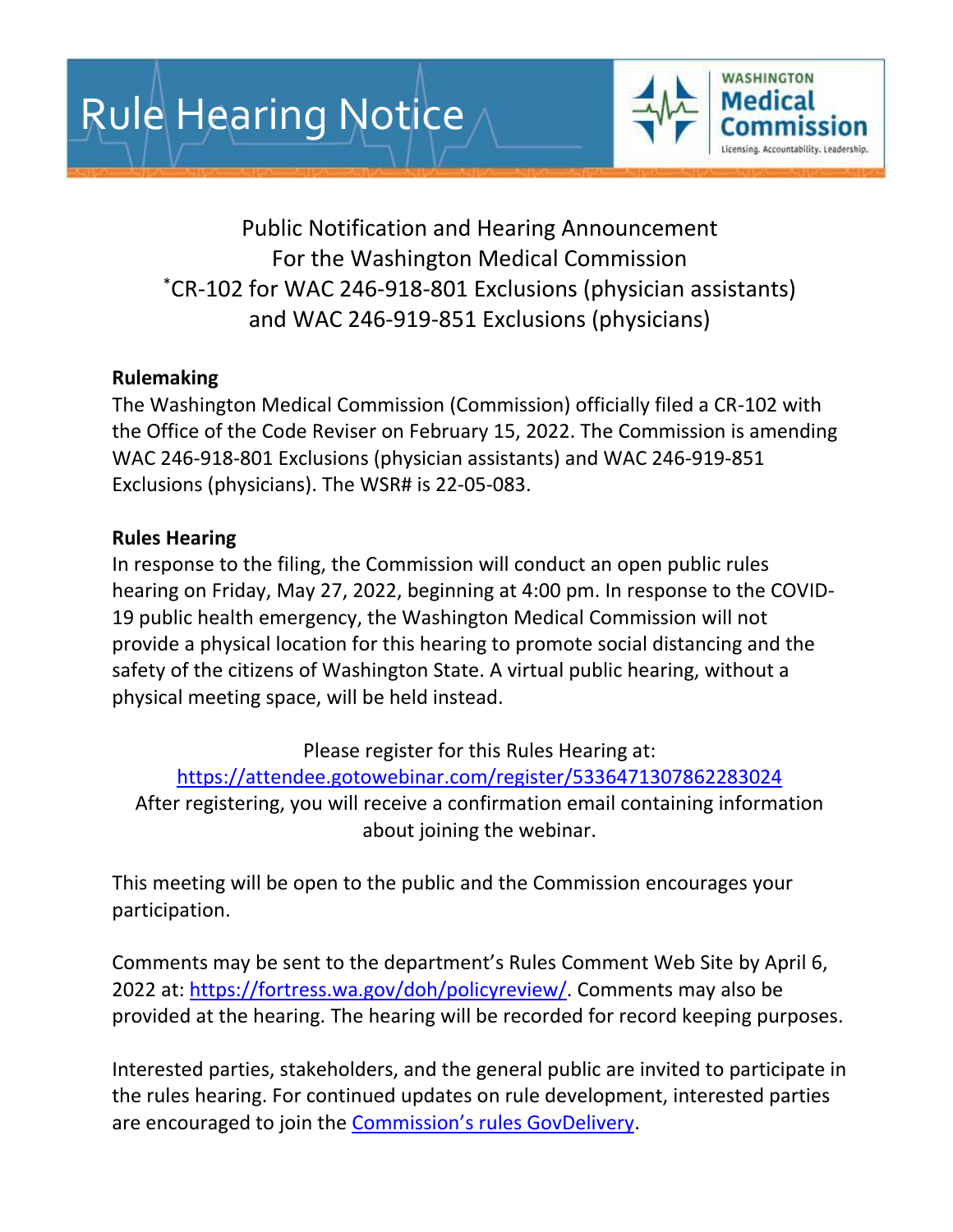For more information, please contact Amelia Boyd, Program Manager at (360) 918-6336 or by email at [amelia.boyd@wmc.wa.gov.](mailto:amelia.boyd@wmc.wa.gov)

\*CR means Code Reviser

Attachments: CR-102 Rule Language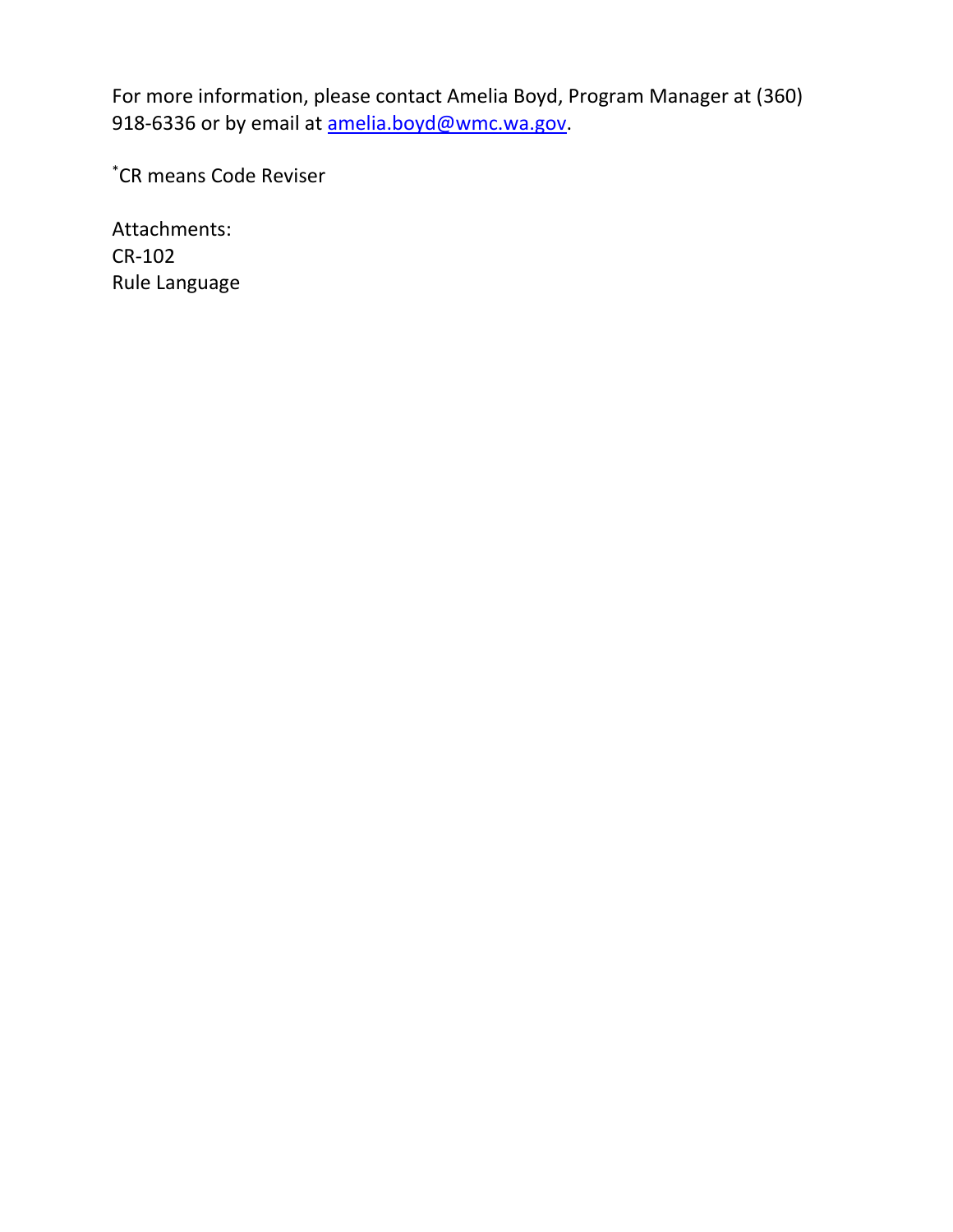**WASHINGTON Medical** Accountability, Leadership,

*In response to the COVID-19 public health emergency, and to promote social distancing, the Medical Commission will not provide a physical location for this meeting. A virtual public meeting, without a physical meeting space, will be held instead. The registration link can be found below.* 

### **Friday – May 27, 2022 – 4:00 pm**

**Opioid Prescribing Patient Exemptions WAC 246-918-801 Exclusions (physician assistants) and WAC 246-919-851 Exclusions (physicians)**

- Housekeeping
- Open workshop Presiding Officer reads script
- Public Testimony
- Written comments from interested parties, if any
- Panel discusses testimony and written comments
- Vote
- Hearing adjourned

Please register for this Rules Hearing at:

<https://attendee.gotowebinar.com/register/5336471307862283024>

After registering, you will receive a confirmation email containing information about joining the webinar.

To request this document in another format, call 1-800-525-0127. Deaf or hard of hearing customers, please call 711 (Washington Relay) or emai[l civil.rights@doh.wa.gov.](mailto:civil.rights@doh.wa.gov)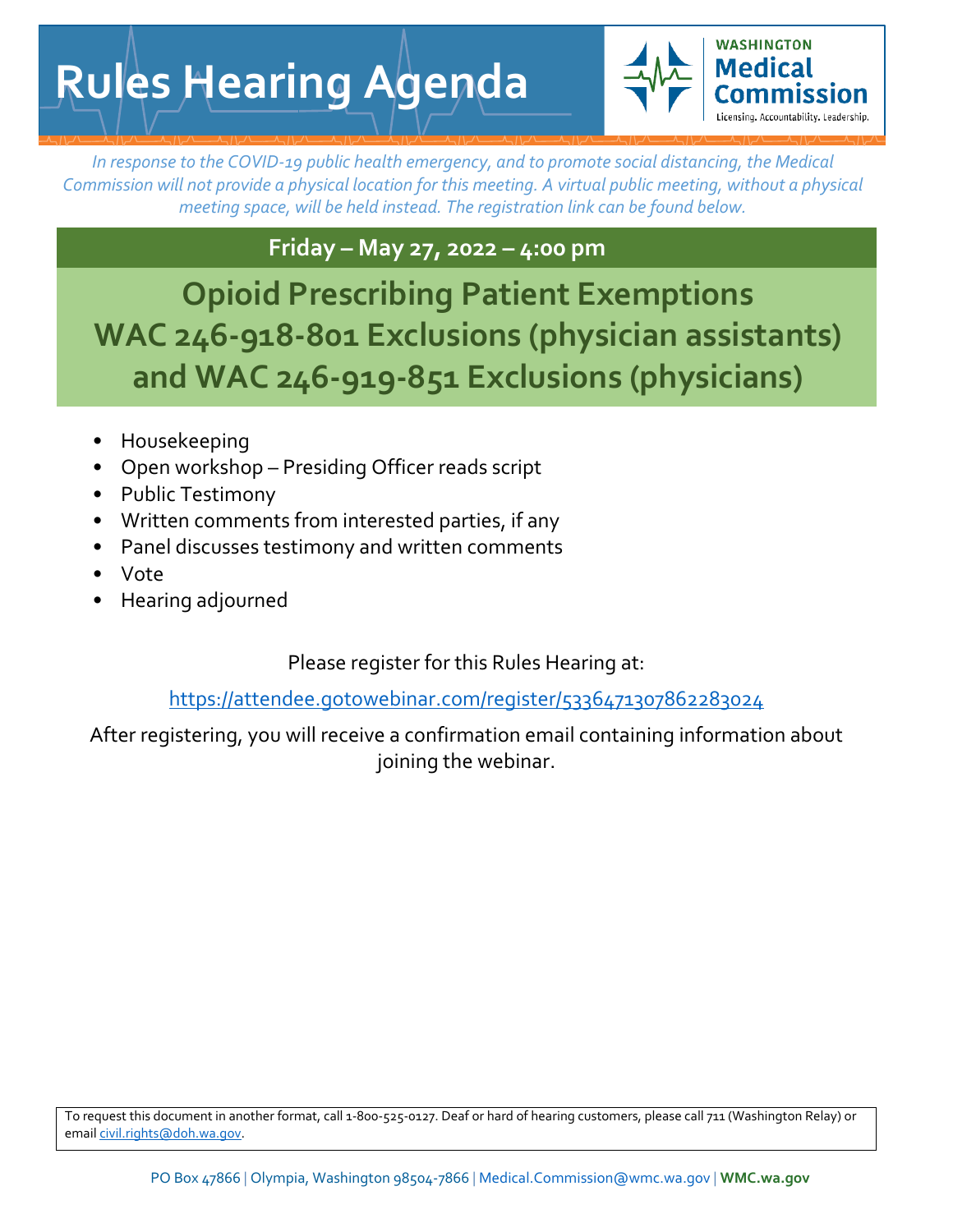**CODE REVISER USE ONLY**

OFFICE OF THE CODE REVISER **STATE OF WASHINGTON FILED** 

DATE: February 15, 2022

TIME: 12:24 PM

**WSR 22-05-083** 

**PROPOSED RULE MAKING**



**Original Notice**

## **CR-102 (December 2017) (Implements RCW 34.05.320)**

Do **NOT** use for expedited rule making

**Agency:** Department of Health- Washington Medical Commission

Page 1 of 4 **Supplemental Notice to WSR Continuance of WSR Preproposal Statement of Inquiry was filed as WSR** 20-08-070 **; or Expedited Rule Making--Proposed notice was filed as WSR ; or Proposal is exempt under RCW 34.05.310(4) or 34.05.330(1). Proposal is exempt under RCW . Title of rule and other identifying information:** (describe subject) WAC 246-918-801 Exclusions (physician assistants) and WAC 246-919-851 Exclusions (physicians). The Washington Medical Commission (commission) is proposing amendments to expand the types of patients who are exempt from certain provisions of rule when being prescribed opioid drugs. **Hearing location(s): Date: Time: Location:** (be specific) **Comment:** 04/13/2022 2:30 pm In response to the coronavirus disease 2019 (COVID-19) public health emergency, the Washington Medical Commission will not provide a physical location for this hearing to promote social distancing and the safety of the citizens of Washington State. A virtual public hearing, without a physical meeting space, will be held instead. Please register for Opioid Prescribing Patient Exemptions Rules Hearing on April 13, 2022 2:30 PM PST at: https://attendee.gotowebinar.com /register/5336471307862283024 After registering, you will receive a confirmation email containing information about joining the webinar. **Date of intended adoption:** 04/13/2022 (Note: This is **NOT** the **effective** date) **Submit written comments to:** Name: Amelia Boyd Address: PO Box 47866 Olympia, WA 98504-7866 Email: https://fortress.wa.gov/doh/policyreview Fax: N/A Other: N/A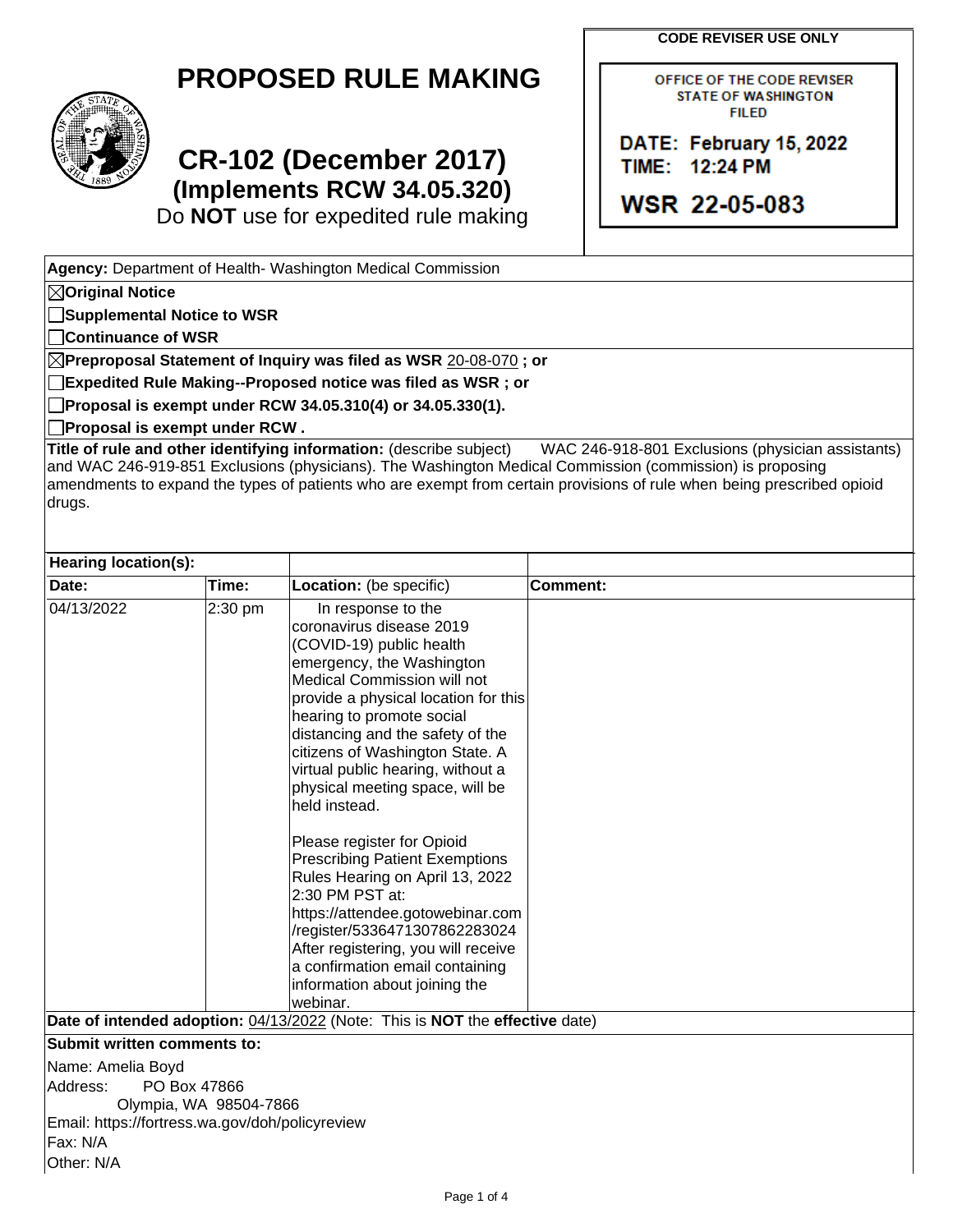|                                                                                                                                                                                                                                                                                                                                                                                                                                        | By (date) 04/06/2022                                                                                                                                                                                                                                                                                                                                                                                                                                                                                                                                                                      |                                                                                                                                                                                                                                                                                                                                                                                                                                                                                                                                                                                                         |                                                      |  |
|----------------------------------------------------------------------------------------------------------------------------------------------------------------------------------------------------------------------------------------------------------------------------------------------------------------------------------------------------------------------------------------------------------------------------------------|-------------------------------------------------------------------------------------------------------------------------------------------------------------------------------------------------------------------------------------------------------------------------------------------------------------------------------------------------------------------------------------------------------------------------------------------------------------------------------------------------------------------------------------------------------------------------------------------|---------------------------------------------------------------------------------------------------------------------------------------------------------------------------------------------------------------------------------------------------------------------------------------------------------------------------------------------------------------------------------------------------------------------------------------------------------------------------------------------------------------------------------------------------------------------------------------------------------|------------------------------------------------------|--|
|                                                                                                                                                                                                                                                                                                                                                                                                                                        | Assistance for persons with disabilities:                                                                                                                                                                                                                                                                                                                                                                                                                                                                                                                                                 |                                                                                                                                                                                                                                                                                                                                                                                                                                                                                                                                                                                                         |                                                      |  |
| Contact Amelia Boyd                                                                                                                                                                                                                                                                                                                                                                                                                    |                                                                                                                                                                                                                                                                                                                                                                                                                                                                                                                                                                                           |                                                                                                                                                                                                                                                                                                                                                                                                                                                                                                                                                                                                         |                                                      |  |
| Phone: (800) 525-0127                                                                                                                                                                                                                                                                                                                                                                                                                  |                                                                                                                                                                                                                                                                                                                                                                                                                                                                                                                                                                                           |                                                                                                                                                                                                                                                                                                                                                                                                                                                                                                                                                                                                         |                                                      |  |
| Fax:<br><b>TTY: 711</b>                                                                                                                                                                                                                                                                                                                                                                                                                |                                                                                                                                                                                                                                                                                                                                                                                                                                                                                                                                                                                           |                                                                                                                                                                                                                                                                                                                                                                                                                                                                                                                                                                                                         |                                                      |  |
|                                                                                                                                                                                                                                                                                                                                                                                                                                        | Email: medical.rules@wmc.wa.gov                                                                                                                                                                                                                                                                                                                                                                                                                                                                                                                                                           |                                                                                                                                                                                                                                                                                                                                                                                                                                                                                                                                                                                                         |                                                      |  |
| Other:                                                                                                                                                                                                                                                                                                                                                                                                                                 |                                                                                                                                                                                                                                                                                                                                                                                                                                                                                                                                                                                           |                                                                                                                                                                                                                                                                                                                                                                                                                                                                                                                                                                                                         |                                                      |  |
| By (date) 04/06/2022                                                                                                                                                                                                                                                                                                                                                                                                                   |                                                                                                                                                                                                                                                                                                                                                                                                                                                                                                                                                                                           |                                                                                                                                                                                                                                                                                                                                                                                                                                                                                                                                                                                                         |                                                      |  |
|                                                                                                                                                                                                                                                                                                                                                                                                                                        | Purpose of the proposal and its anticipated effects, including any changes in existing rules:<br>The commission is<br>proposing exempting patients in Long-Term Acute Care (LTAC) facilities, nursing homes, Residential Habilitation Centers<br>(RHC), and Residential Treatment Facilities (RTF) from the opioid prescribing rules. This change will allow physicians and<br>physician assistants in these facilities to continue the patient's pain medications without having to perform a history and<br>physical or wait for a history and physical to be completed on the patient. |                                                                                                                                                                                                                                                                                                                                                                                                                                                                                                                                                                                                         |                                                      |  |
| <b>Reasons supporting proposal:</b>                                                                                                                                                                                                                                                                                                                                                                                                    | that practitioners in LTACs and nursing homes can rely on that assessment.                                                                                                                                                                                                                                                                                                                                                                                                                                                                                                                | As part of the commission's rulemaking for Engrossed Substitute House Bill (ESHB)<br>1427, enacted in 2017 and codified as RCW 18.71.800, the commission received comments that adhering to the opioid<br>prescribing rules for patients admitted to LTACs and nursing homes, is onerous. Specifically, the rules require a history and<br>physical as well as a check of the Prescription Monitoring Program (PMP) be completed prior to prescribing opioids. It has<br>been stated that patients transferred to LTACs and nursing homes had a history and physical while in the previous facility and |                                                      |  |
|                                                                                                                                                                                                                                                                                                                                                                                                                                        | Inpatient hospital patients are currently exempt from the opioid prescribing rules. The commission recognizes that patients in<br>LTACs and nursing homes are similarly situated to hospital patients receiving inpatient treatment.                                                                                                                                                                                                                                                                                                                                                      |                                                                                                                                                                                                                                                                                                                                                                                                                                                                                                                                                                                                         |                                                      |  |
| The commission has also received a comment regarding patients in RHCs that they are also similarly situated to LTAC and<br>nursing home patients. We received a similar comment about RTFs, that stated RTFs are similar to RHCs except the stay at<br>an RTF is usually short-term. As such, the commission is also exempting patients in RHCs and RTFs.<br>Statutory authority for adoption: RCW 1871A.800, 18.71.017 and 18.130.050 |                                                                                                                                                                                                                                                                                                                                                                                                                                                                                                                                                                                           |                                                                                                                                                                                                                                                                                                                                                                                                                                                                                                                                                                                                         |                                                      |  |
|                                                                                                                                                                                                                                                                                                                                                                                                                                        | Statute being implemented: RCW 18.71A.800                                                                                                                                                                                                                                                                                                                                                                                                                                                                                                                                                 |                                                                                                                                                                                                                                                                                                                                                                                                                                                                                                                                                                                                         |                                                      |  |
| Is rule necessary because of a:                                                                                                                                                                                                                                                                                                                                                                                                        |                                                                                                                                                                                                                                                                                                                                                                                                                                                                                                                                                                                           |                                                                                                                                                                                                                                                                                                                                                                                                                                                                                                                                                                                                         |                                                      |  |
| Federal Law?                                                                                                                                                                                                                                                                                                                                                                                                                           |                                                                                                                                                                                                                                                                                                                                                                                                                                                                                                                                                                                           |                                                                                                                                                                                                                                                                                                                                                                                                                                                                                                                                                                                                         | $\Box$ Yes<br>$\boxtimes$ No                         |  |
|                                                                                                                                                                                                                                                                                                                                                                                                                                        | <b>Federal Court Decision?</b>                                                                                                                                                                                                                                                                                                                                                                                                                                                                                                                                                            |                                                                                                                                                                                                                                                                                                                                                                                                                                                                                                                                                                                                         | $\boxtimes$ No<br>Yes                                |  |
| <b>State Court Decision?</b><br>Yes                                                                                                                                                                                                                                                                                                                                                                                                    |                                                                                                                                                                                                                                                                                                                                                                                                                                                                                                                                                                                           |                                                                                                                                                                                                                                                                                                                                                                                                                                                                                                                                                                                                         | $\boxtimes$ No                                       |  |
| If yes, CITATION:                                                                                                                                                                                                                                                                                                                                                                                                                      |                                                                                                                                                                                                                                                                                                                                                                                                                                                                                                                                                                                           |                                                                                                                                                                                                                                                                                                                                                                                                                                                                                                                                                                                                         |                                                      |  |
| matters:<br>None                                                                                                                                                                                                                                                                                                                                                                                                                       |                                                                                                                                                                                                                                                                                                                                                                                                                                                                                                                                                                                           | Agency comments or recommendations, if any, as to statutory language, implementation, enforcement, and fiscal                                                                                                                                                                                                                                                                                                                                                                                                                                                                                           |                                                      |  |
|                                                                                                                                                                                                                                                                                                                                                                                                                                        | Name of proponent: (person or organization)                                                                                                                                                                                                                                                                                                                                                                                                                                                                                                                                               | <b>Washington Medical Commission</b>                                                                                                                                                                                                                                                                                                                                                                                                                                                                                                                                                                    | <b>Private</b><br>Public<br>$\boxtimes$ Governmental |  |
|                                                                                                                                                                                                                                                                                                                                                                                                                                        | Name of agency personnel responsible for:                                                                                                                                                                                                                                                                                                                                                                                                                                                                                                                                                 |                                                                                                                                                                                                                                                                                                                                                                                                                                                                                                                                                                                                         |                                                      |  |
|                                                                                                                                                                                                                                                                                                                                                                                                                                        | Name                                                                                                                                                                                                                                                                                                                                                                                                                                                                                                                                                                                      | <b>Office Location</b>                                                                                                                                                                                                                                                                                                                                                                                                                                                                                                                                                                                  | Phone                                                |  |
| Drafting:                                                                                                                                                                                                                                                                                                                                                                                                                              | Amelia Boyd                                                                                                                                                                                                                                                                                                                                                                                                                                                                                                                                                                               | 111 Israel RD SE, Tumwater, WA 98501                                                                                                                                                                                                                                                                                                                                                                                                                                                                                                                                                                    | $(360)$ 918-6336                                     |  |
| Implementation:                                                                                                                                                                                                                                                                                                                                                                                                                        | Melanie de Leon                                                                                                                                                                                                                                                                                                                                                                                                                                                                                                                                                                           | 111 Israel RD SE, Tumwater, WA 98501                                                                                                                                                                                                                                                                                                                                                                                                                                                                                                                                                                    | (360) 236-2755                                       |  |
| Enforcement:                                                                                                                                                                                                                                                                                                                                                                                                                           | Melanie de Leon                                                                                                                                                                                                                                                                                                                                                                                                                                                                                                                                                                           | 111 Israel RD SE, Tumwater, WA 98501                                                                                                                                                                                                                                                                                                                                                                                                                                                                                                                                                                    | (360) 236-2755                                       |  |
| If yes, insert statement here:                                                                                                                                                                                                                                                                                                                                                                                                         |                                                                                                                                                                                                                                                                                                                                                                                                                                                                                                                                                                                           | Is a school district fiscal impact statement required under RCW 28A.305.135?                                                                                                                                                                                                                                                                                                                                                                                                                                                                                                                            | Yes<br>$\boxtimes$ No                                |  |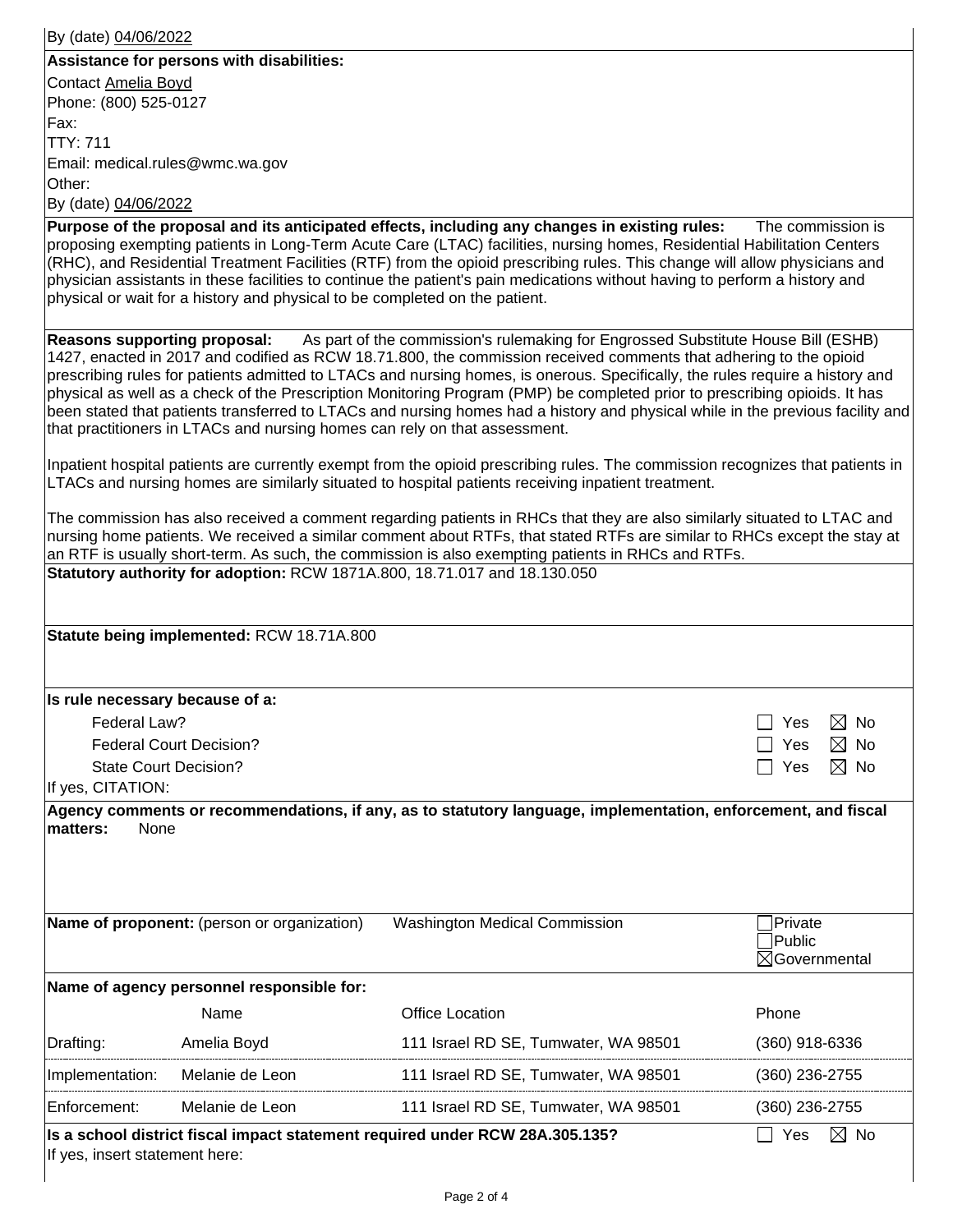| The public may obtain a copy of the school district fiscal impact statement by contacting: |
|--------------------------------------------------------------------------------------------|
| Name:                                                                                      |
| Address:                                                                                   |
| Phone:                                                                                     |
| Fax:                                                                                       |
| TTY:                                                                                       |
| Email:                                                                                     |
| Other:                                                                                     |
| Is a cost-benefit analysis required under RCW 34.05.328?                                   |
| Yes: A preliminary cost-benefit analysis may be obtained by contacting:<br>⊠               |
| Name: Amelia Boyd                                                                          |
| Address: PO Box 47866                                                                      |
| Olympia, WA98504-7866                                                                      |
| Phone: (360) 236-2727                                                                      |
| Fax: N/A                                                                                   |
| <b>TTY: 711</b>                                                                            |
| Email: amelia.boyd@wmc.wa.gov                                                              |
| Other:                                                                                     |
| Please explain:<br>No:                                                                     |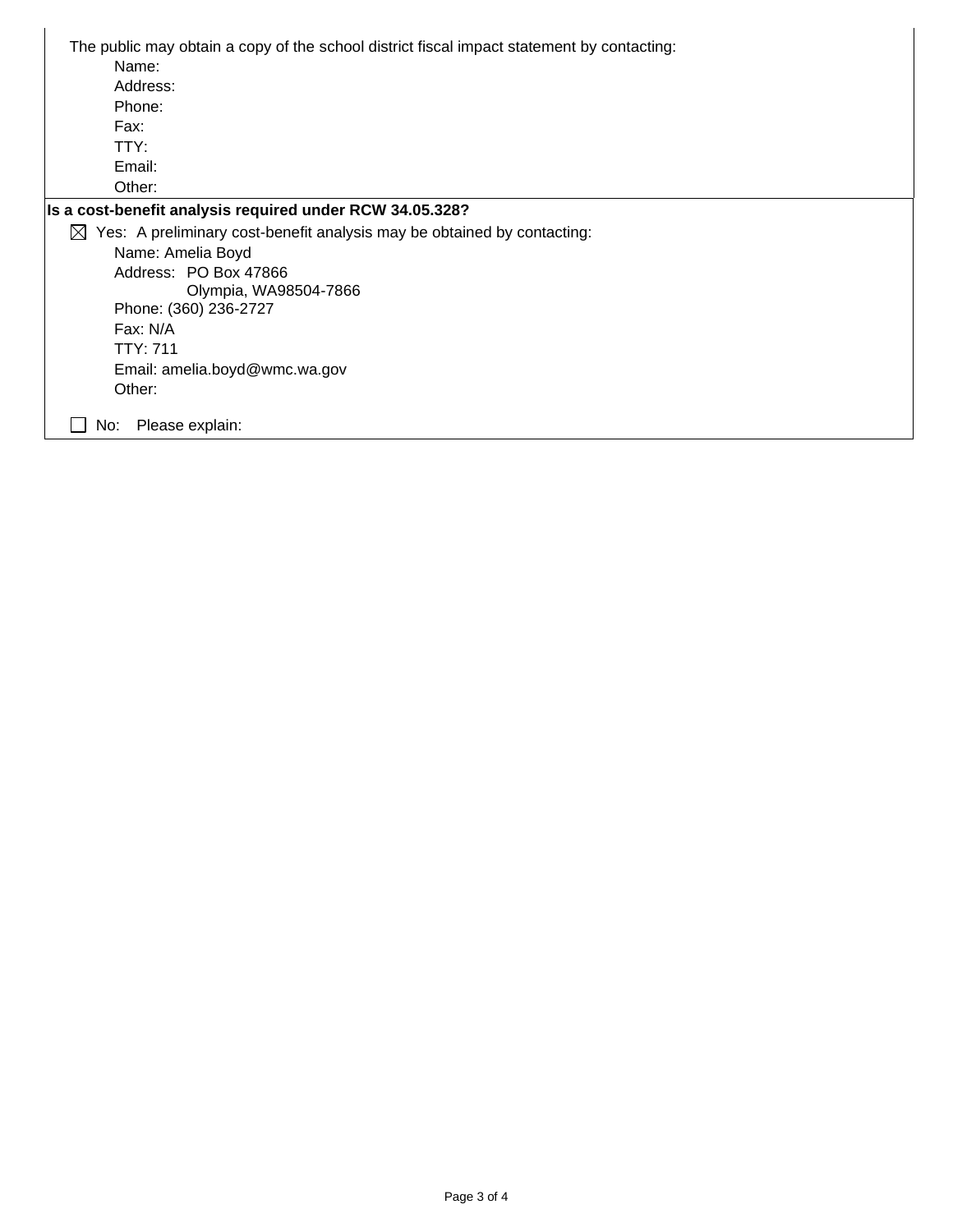| Regulatory Fairness Act Cost Considerations for a Small Business Economic Impact Statement:                                                                                                                                                                                                                                                                                    |                                                                                                                    |  |  |  |
|--------------------------------------------------------------------------------------------------------------------------------------------------------------------------------------------------------------------------------------------------------------------------------------------------------------------------------------------------------------------------------|--------------------------------------------------------------------------------------------------------------------|--|--|--|
| This rule proposal, or portions of the proposal, may be exempt from requirements of the Regulatory Fairness Act (see<br>chapter 19.85 RCW). Please check the box for any applicable exemption(s):                                                                                                                                                                              |                                                                                                                    |  |  |  |
| This rule proposal, or portions of the proposal, is exempt under RCW 19.85.061 because this rule making is being<br>adopted solely to conform and/or comply with federal statute or regulations. Please cite the specific federal statute or<br>regulation this rule is being adopted to conform or comply with, and describe the consequences to the state if the rule is not |                                                                                                                    |  |  |  |
| adopted.                                                                                                                                                                                                                                                                                                                                                                       |                                                                                                                    |  |  |  |
| Citation and description:<br>This rule proposal, or portions of the proposal, is exempt because the agency has completed the pilot rule process<br>defined by RCW 34.05.313 before filing the notice of this proposed rule.                                                                                                                                                    |                                                                                                                    |  |  |  |
|                                                                                                                                                                                                                                                                                                                                                                                | This rule proposal, or portions of the proposal, is exempt under the provisions of RCW 15.65.570(2) because it was |  |  |  |
| adopted by a referendum.<br>This rule proposal, or portions of the proposal, is exempt under RCW 19.85.025(3). Check all that apply:                                                                                                                                                                                                                                           |                                                                                                                    |  |  |  |
|                                                                                                                                                                                                                                                                                                                                                                                |                                                                                                                    |  |  |  |
| RCW 34.05.310 (4)(b)                                                                                                                                                                                                                                                                                                                                                           | RCW 34.05.310 (4)(e)                                                                                               |  |  |  |
| (Internal government operations)                                                                                                                                                                                                                                                                                                                                               | (Dictated by statute)                                                                                              |  |  |  |
| RCW 34.05.310 (4)(c)                                                                                                                                                                                                                                                                                                                                                           | RCW 34.05.310 (4)(f)                                                                                               |  |  |  |
| (Incorporation by reference)                                                                                                                                                                                                                                                                                                                                                   | (Set or adjust fees)                                                                                               |  |  |  |
| RCW 34.05.310 (4)(d)                                                                                                                                                                                                                                                                                                                                                           | RCW 34.05.310 (4)(g)<br>$\Box$                                                                                     |  |  |  |
| (Correct or clarify language)                                                                                                                                                                                                                                                                                                                                                  | (i) Relating to agency hearings; or (ii) process                                                                   |  |  |  |
|                                                                                                                                                                                                                                                                                                                                                                                | requirements for applying to an agency for a license<br>or permit)                                                 |  |  |  |
| $\boxtimes$ This rule proposal, or portions of the proposal, is exempt under RCW 19.85.025(4).                                                                                                                                                                                                                                                                                 |                                                                                                                    |  |  |  |
| Explanation of exemptions, if necessary: The proposed rule does not affect small businesses. These rules only apply to                                                                                                                                                                                                                                                         |                                                                                                                    |  |  |  |
| providers.                                                                                                                                                                                                                                                                                                                                                                     |                                                                                                                    |  |  |  |
|                                                                                                                                                                                                                                                                                                                                                                                | <b>COMPLETE THIS SECTION ONLY IF NO EXEMPTION APPLIES</b>                                                          |  |  |  |
| If the proposed rule is not exempt, does it impose more-than-minor costs (as defined by RCW 19.85.020(2)) on businesses?                                                                                                                                                                                                                                                       |                                                                                                                    |  |  |  |
| Briefly summarize the agency's analysis showing how costs were calculated.<br>No                                                                                                                                                                                                                                                                                               |                                                                                                                    |  |  |  |
| Calculations show the rule proposal likely imposes more-than-minor cost to businesses, and a small business<br>Yes<br>economic impact statement is required. Insert statement here:                                                                                                                                                                                            |                                                                                                                    |  |  |  |
|                                                                                                                                                                                                                                                                                                                                                                                |                                                                                                                    |  |  |  |
| The public may obtain a copy of the small business economic impact statement or the detailed cost calculations by<br>contacting:                                                                                                                                                                                                                                               |                                                                                                                    |  |  |  |
| Name:                                                                                                                                                                                                                                                                                                                                                                          |                                                                                                                    |  |  |  |
| Address:                                                                                                                                                                                                                                                                                                                                                                       |                                                                                                                    |  |  |  |
| Phone:                                                                                                                                                                                                                                                                                                                                                                         |                                                                                                                    |  |  |  |
| Fax:                                                                                                                                                                                                                                                                                                                                                                           |                                                                                                                    |  |  |  |
| TTY:                                                                                                                                                                                                                                                                                                                                                                           |                                                                                                                    |  |  |  |
| Email:                                                                                                                                                                                                                                                                                                                                                                         |                                                                                                                    |  |  |  |
| Other:                                                                                                                                                                                                                                                                                                                                                                         |                                                                                                                    |  |  |  |
| Date: February 15, 2022                                                                                                                                                                                                                                                                                                                                                        | Signature:                                                                                                         |  |  |  |
| Name: Melanie de Leon                                                                                                                                                                                                                                                                                                                                                          | Signature on file                                                                                                  |  |  |  |
| <b>Title: Executive Director</b>                                                                                                                                                                                                                                                                                                                                               |                                                                                                                    |  |  |  |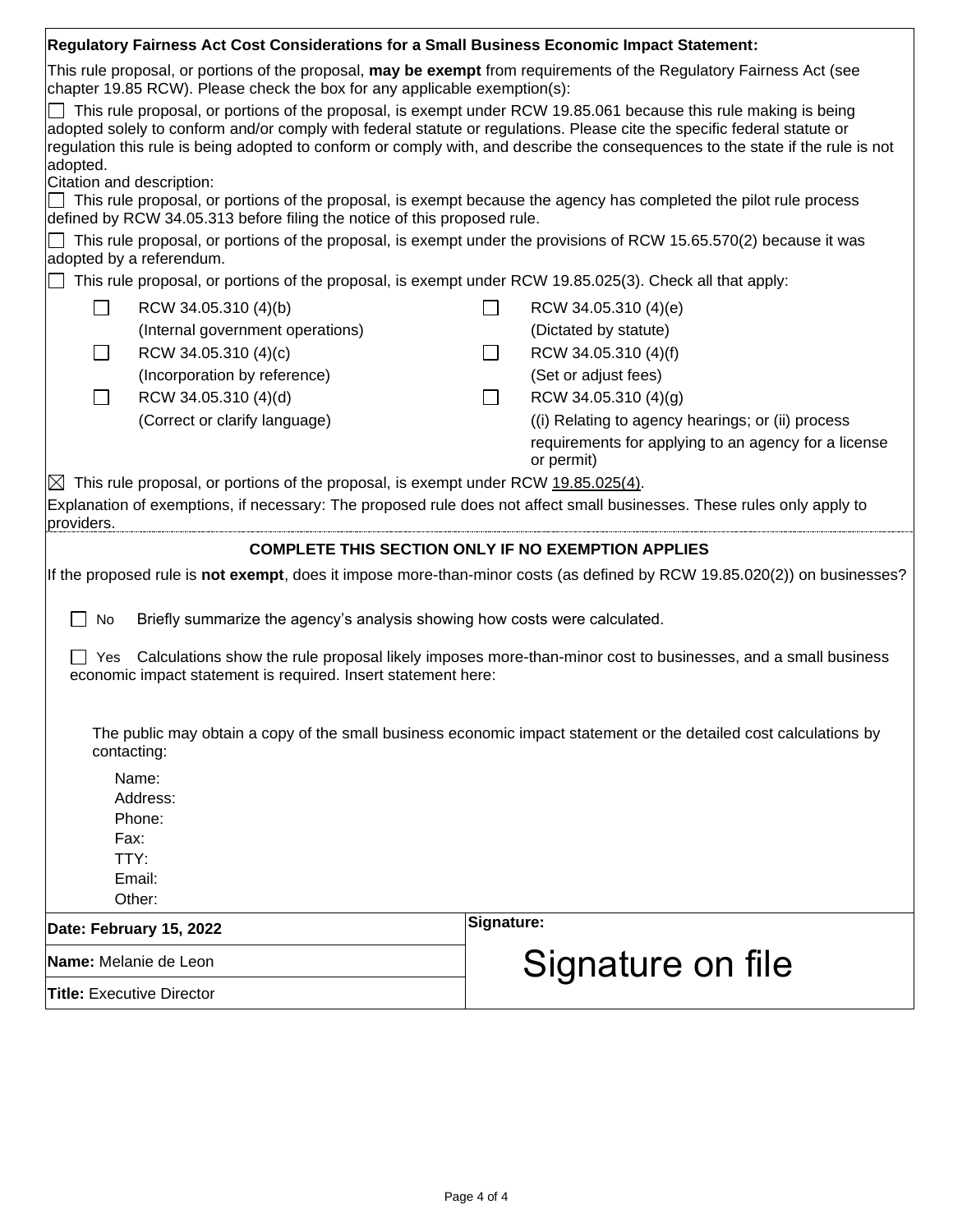**CODE REVISER USE ONLY**

OFFICE OF THE CODE REVISER **STATE OF WASHINGTON FILED** 

DATE: April 19, 2022 TIME: 1:31 PM

WSR 22-09-071

## **PROPOSED RULE MAKING**



**Original Notice**

**Supplemental Notice to WSR**

# **CR-102 (December 2017) (Implements RCW 34.05.320)**

Do **NOT** use for expedited rule making

**Agency:** Department of Health- Washington Medical Commission

| ⊠Continuance of WSR 22-05-083                   |                                       |                                                                                                          |                                                                                                                        |
|-------------------------------------------------|---------------------------------------|----------------------------------------------------------------------------------------------------------|------------------------------------------------------------------------------------------------------------------------|
|                                                 |                                       | $\boxtimes$ Preproposal Statement of Inquiry was filed as WSR $\underline{20\text{-}08\text{-}070}$ ; or |                                                                                                                        |
|                                                 |                                       | Expedited Rule Making--Proposed notice was filed as WSR ; or                                             |                                                                                                                        |
|                                                 |                                       | Proposal is exempt under RCW 34.05.310(4) or 34.05.330(1).                                               |                                                                                                                        |
|                                                 | $\Box$ Proposal is exempt under RCW . |                                                                                                          |                                                                                                                        |
|                                                 |                                       |                                                                                                          | Title of rule and other identifying information: (describe subject) WAC 246-918-801 Exclusions (physician assistants)  |
|                                                 |                                       |                                                                                                          | and WAC 246-919-851 Exclusions (physicians). The Washington Medical Commission (commission) is proposing               |
|                                                 |                                       |                                                                                                          | amendments to expand the types of patients who are exempt from certain provisions of rule when being prescribed opioid |
| drugs.                                          |                                       |                                                                                                          |                                                                                                                        |
|                                                 |                                       |                                                                                                          |                                                                                                                        |
| Hearing location(s):                            |                                       |                                                                                                          |                                                                                                                        |
| Date:                                           | Time:                                 | Location: (be specific)                                                                                  | <b>Comment:</b>                                                                                                        |
| 05/27/2022                                      | 4:00 pm                               | In response to the coronavirus                                                                           |                                                                                                                        |
|                                                 |                                       | disease 2019 (COVID-19) public                                                                           |                                                                                                                        |
|                                                 |                                       | health emergency, the                                                                                    |                                                                                                                        |
|                                                 |                                       | <b>Washington Medical Commission</b>                                                                     |                                                                                                                        |
|                                                 |                                       | will not provide a physical                                                                              |                                                                                                                        |
|                                                 |                                       | location for this hearing to                                                                             |                                                                                                                        |
|                                                 |                                       | promote social distancing and the                                                                        |                                                                                                                        |
|                                                 |                                       | safety of the citizens of                                                                                |                                                                                                                        |
|                                                 |                                       | Washington State. A virtual public<br>hearing, without a physical                                        |                                                                                                                        |
|                                                 |                                       | meeting space, will be held                                                                              |                                                                                                                        |
|                                                 |                                       | instead.                                                                                                 |                                                                                                                        |
|                                                 |                                       |                                                                                                          |                                                                                                                        |
|                                                 |                                       | Please register for Opioid<br><b>Prescribing Patient Exemptions</b>                                      |                                                                                                                        |
|                                                 |                                       | Rules Hearing on May 27, 2022                                                                            |                                                                                                                        |
|                                                 |                                       | 4:00 PM PST at:                                                                                          |                                                                                                                        |
|                                                 |                                       | https://attendee.gotowebinar.com                                                                         |                                                                                                                        |
|                                                 |                                       | /register/5336471307862283024                                                                            |                                                                                                                        |
|                                                 |                                       | After registering, you will receive                                                                      |                                                                                                                        |
|                                                 |                                       | a confirmation email containing                                                                          |                                                                                                                        |
|                                                 |                                       | information about joining the                                                                            |                                                                                                                        |
|                                                 |                                       | webinar.                                                                                                 |                                                                                                                        |
|                                                 |                                       | Date of intended adoption: 05/27/2022 (Note: This is NOT the effective date)                             |                                                                                                                        |
| Submit written comments to:                     |                                       |                                                                                                          |                                                                                                                        |
| Name: Amelia Boyd                               |                                       |                                                                                                          |                                                                                                                        |
| Address: PO Box 47866                           |                                       |                                                                                                          |                                                                                                                        |
|                                                 | Olympia, WA 98504-7866                |                                                                                                          |                                                                                                                        |
| Email: https://fortress.wa.gov/doh/policyreview |                                       |                                                                                                          |                                                                                                                        |
| Fax: N/A                                        |                                       |                                                                                                          |                                                                                                                        |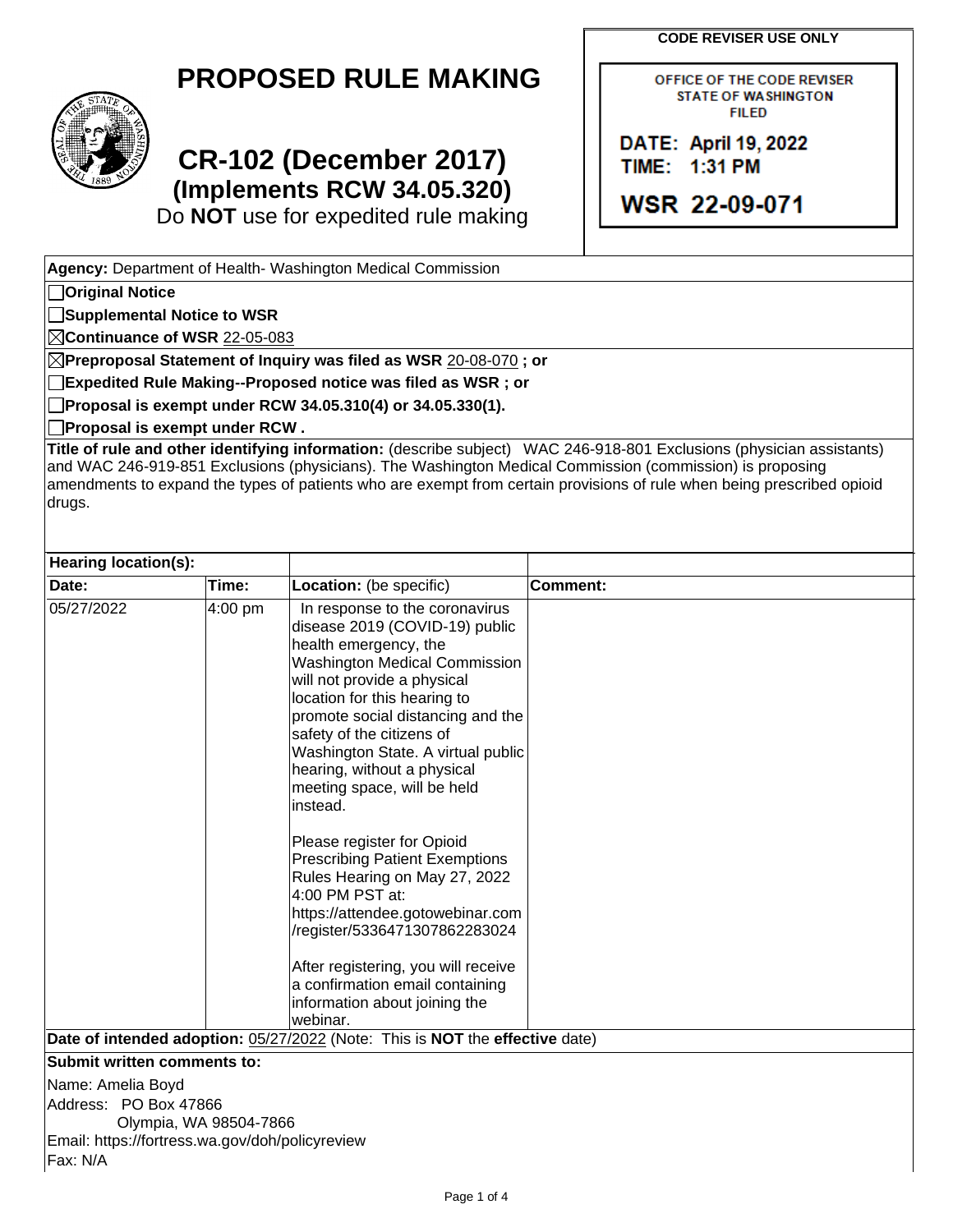| Other: N/A                                                                                                               |                             |
|--------------------------------------------------------------------------------------------------------------------------|-----------------------------|
| By (date) 05/20/2022                                                                                                     |                             |
| Assistance for persons with disabilities:                                                                                |                             |
| Contact Amelia Boyd                                                                                                      |                             |
| Phone: 800-525-0127                                                                                                      |                             |
| Fax:<br><b>TTY: 711</b>                                                                                                  |                             |
| Email: medical.rules@wmc.wa.gov                                                                                          |                             |
| Other:                                                                                                                   |                             |
| By (date) 05/20/2022                                                                                                     |                             |
| Purpose of the proposal and its anticipated effects, including any changes in existing rules: The purpose of this filing |                             |
| is to continue the hearing to a date and time a commission quorum is available to participate.                           |                             |
|                                                                                                                          |                             |
|                                                                                                                          |                             |
|                                                                                                                          |                             |
| <b>Reasons supporting proposal:</b>                                                                                      |                             |
|                                                                                                                          |                             |
|                                                                                                                          |                             |
|                                                                                                                          |                             |
|                                                                                                                          |                             |
| <b>Statutory authority for adoption:</b>                                                                                 |                             |
|                                                                                                                          |                             |
|                                                                                                                          |                             |
| Statute being implemented:                                                                                               |                             |
|                                                                                                                          |                             |
|                                                                                                                          |                             |
| Is rule necessary because of a:                                                                                          |                             |
| Federal Law?                                                                                                             | Yes<br>No                   |
| <b>Federal Court Decision?</b>                                                                                           | Yes<br>No                   |
| <b>State Court Decision?</b>                                                                                             | Yes<br>No<br>$\blacksquare$ |
| If yes, CITATION:                                                                                                        |                             |
| Agency comments or recommendations, if any, as to statutory language, implementation, enforcement, and fiscal            |                             |
| matters:                                                                                                                 |                             |
|                                                                                                                          |                             |
|                                                                                                                          |                             |
|                                                                                                                          |                             |
| Name of proponent: (person or organization)                                                                              | Private<br>Public           |
|                                                                                                                          | Governmental                |
|                                                                                                                          |                             |
| Name of agency personnel responsible for:                                                                                |                             |
| Name<br><b>Office Location</b>                                                                                           | Phone                       |
| Drafting:                                                                                                                |                             |
| Implementation:                                                                                                          |                             |
| Enforcement:                                                                                                             |                             |
|                                                                                                                          |                             |
| Is a school district fiscal impact statement required under RCW 28A.305.135?                                             | No<br>Yes                   |
| If yes, insert statement here:                                                                                           |                             |
|                                                                                                                          |                             |
| The public may obtain a copy of the school district fiscal impact statement by contacting:<br>Name:                      |                             |
| Address:                                                                                                                 |                             |
| Phone:                                                                                                                   |                             |
|                                                                                                                          |                             |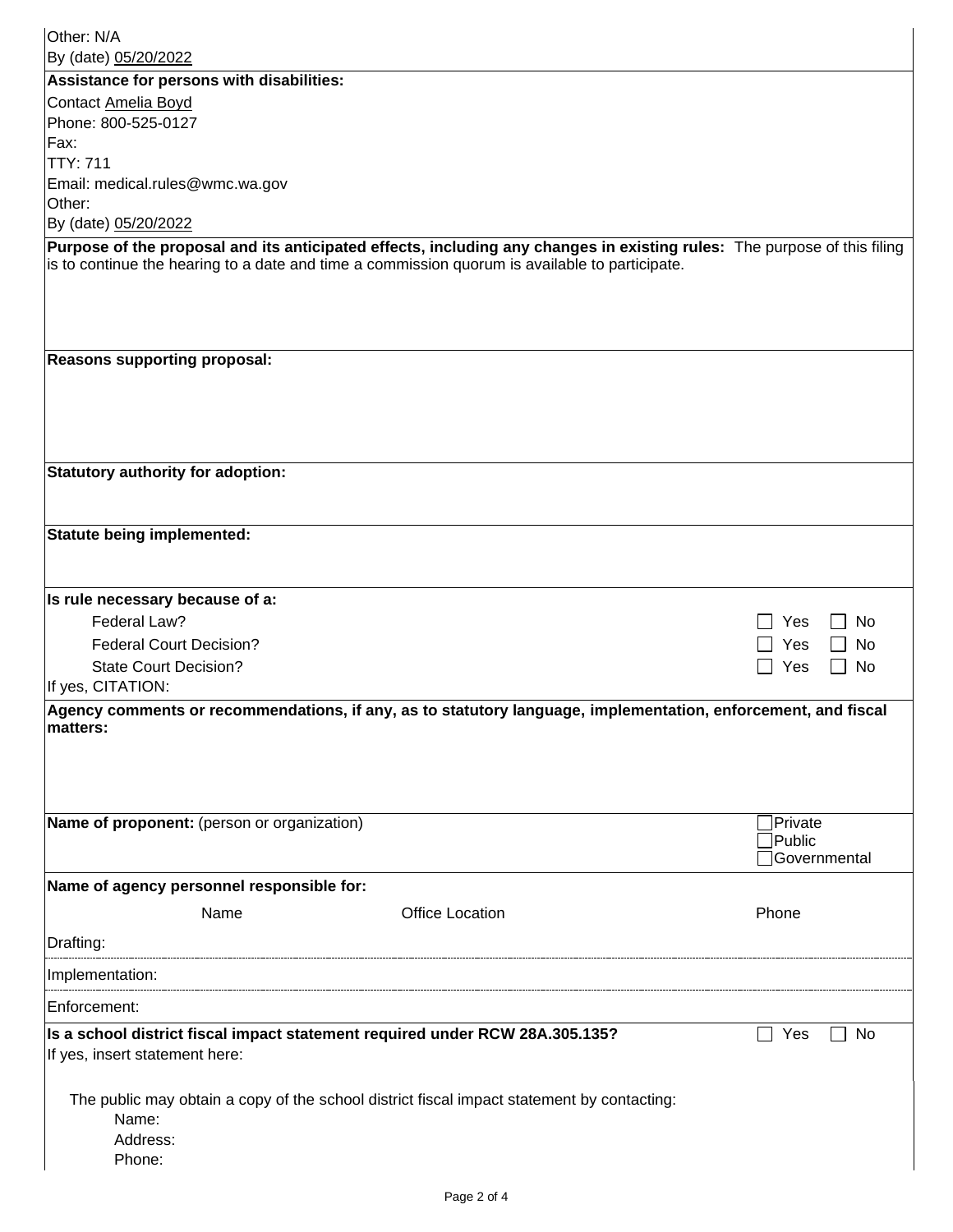| Fax:                                                                                                |  |
|-----------------------------------------------------------------------------------------------------|--|
| TTY:                                                                                                |  |
| Email:                                                                                              |  |
| Other:                                                                                              |  |
| Is a cost-benefit analysis required under RCW 34.05.328?                                            |  |
| Yes: A preliminary cost-benefit analysis may be obtained by contacting:<br>$\overline{\phantom{a}}$ |  |
| Name:                                                                                               |  |
| Address:                                                                                            |  |
| Phone:                                                                                              |  |
| Fax:                                                                                                |  |
| TTY:                                                                                                |  |
| Email:                                                                                              |  |
| Other:                                                                                              |  |
| Please explain:<br>No:                                                                              |  |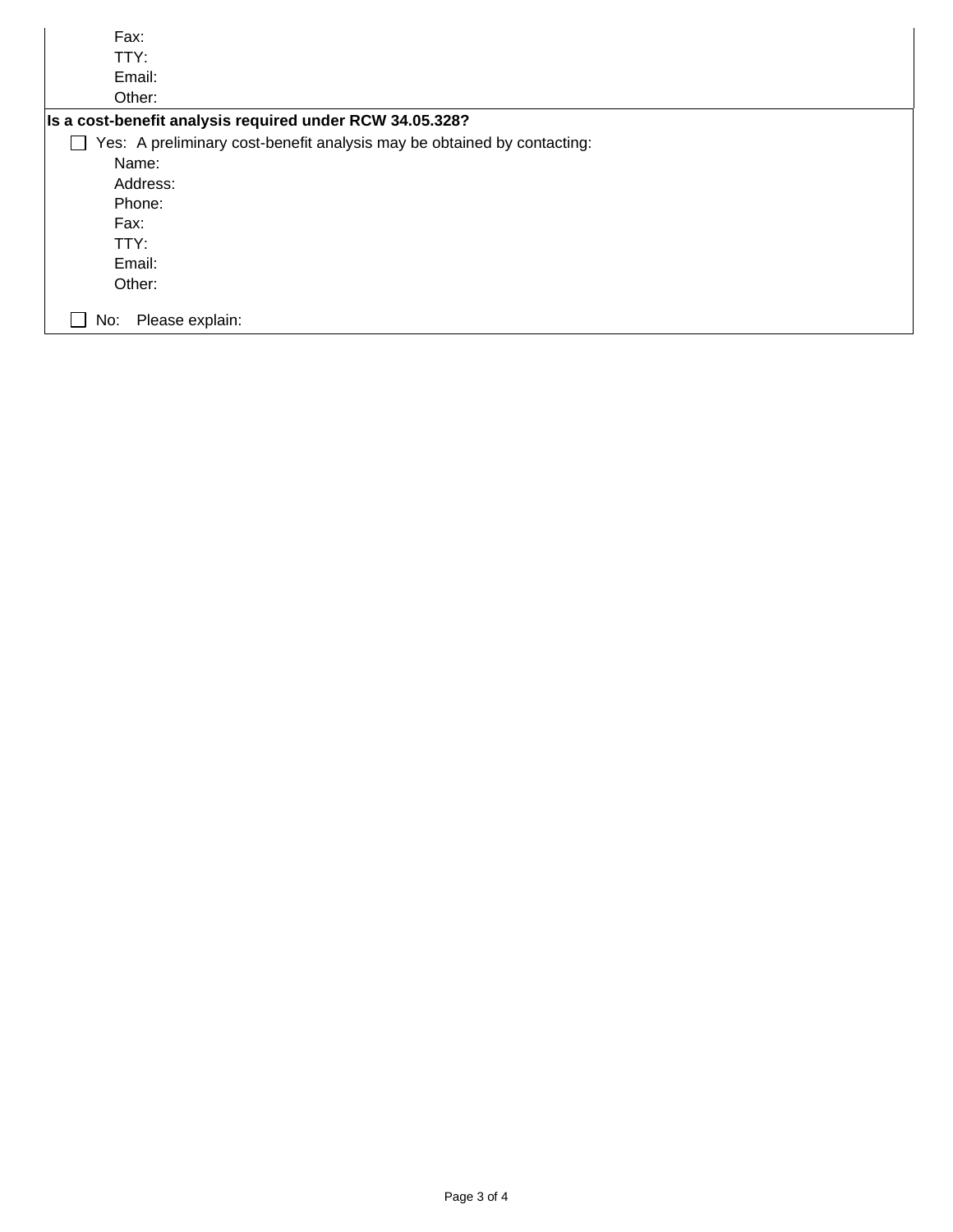|                                                                                                                                                                                                                                                                                                                                                                                            | Regulatory Fairness Act Cost Considerations for a Small Business Economic Impact Statement:              |                   |                                                                                                                    |  |
|--------------------------------------------------------------------------------------------------------------------------------------------------------------------------------------------------------------------------------------------------------------------------------------------------------------------------------------------------------------------------------------------|----------------------------------------------------------------------------------------------------------|-------------------|--------------------------------------------------------------------------------------------------------------------|--|
| This rule proposal, or portions of the proposal, may be exempt from requirements of the Regulatory Fairness Act (see<br>chapter 19.85 RCW). Please check the box for any applicable exemption(s):                                                                                                                                                                                          |                                                                                                          |                   |                                                                                                                    |  |
| This rule proposal, or portions of the proposal, is exempt under RCW 19.85.061 because this rule making is being<br>adopted solely to conform and/or comply with federal statute or regulations. Please cite the specific federal statute or<br>regulation this rule is being adopted to conform or comply with, and describe the consequences to the state if the rule is not<br>adopted. |                                                                                                          |                   |                                                                                                                    |  |
|                                                                                                                                                                                                                                                                                                                                                                                            | Citation and description:                                                                                |                   |                                                                                                                    |  |
|                                                                                                                                                                                                                                                                                                                                                                                            | defined by RCW 34.05.313 before filing the notice of this proposed rule.                                 |                   | This rule proposal, or portions of the proposal, is exempt because the agency has completed the pilot rule process |  |
|                                                                                                                                                                                                                                                                                                                                                                                            | adopted by a referendum.                                                                                 |                   | This rule proposal, or portions of the proposal, is exempt under the provisions of RCW 15.65.570(2) because it was |  |
|                                                                                                                                                                                                                                                                                                                                                                                            | This rule proposal, or portions of the proposal, is exempt under RCW 19.85.025(3). Check all that apply: |                   |                                                                                                                    |  |
|                                                                                                                                                                                                                                                                                                                                                                                            | RCW 34.05.310 (4)(b)                                                                                     |                   | RCW 34.05.310 (4)(e)                                                                                               |  |
|                                                                                                                                                                                                                                                                                                                                                                                            | (Internal government operations)                                                                         |                   | (Dictated by statute)                                                                                              |  |
|                                                                                                                                                                                                                                                                                                                                                                                            | RCW 34.05.310 (4)(c)                                                                                     |                   | RCW 34.05.310 (4)(f)                                                                                               |  |
|                                                                                                                                                                                                                                                                                                                                                                                            | (Incorporation by reference)                                                                             |                   | (Set or adjust fees)                                                                                               |  |
|                                                                                                                                                                                                                                                                                                                                                                                            | RCW 34.05.310 (4)(d)                                                                                     | $\vert \ \ \vert$ | RCW 34.05.310 (4)(g)                                                                                               |  |
|                                                                                                                                                                                                                                                                                                                                                                                            | (Correct or clarify language)                                                                            |                   | (i) Relating to agency hearings; or (ii) process                                                                   |  |
|                                                                                                                                                                                                                                                                                                                                                                                            |                                                                                                          |                   | requirements for applying to an agency for a license<br>or permit)                                                 |  |
|                                                                                                                                                                                                                                                                                                                                                                                            | This rule proposal, or portions of the proposal, is exempt under RCW.                                    |                   |                                                                                                                    |  |
|                                                                                                                                                                                                                                                                                                                                                                                            | Explanation of exemptions, if necessary:                                                                 |                   |                                                                                                                    |  |
|                                                                                                                                                                                                                                                                                                                                                                                            |                                                                                                          |                   |                                                                                                                    |  |
|                                                                                                                                                                                                                                                                                                                                                                                            | <b>COMPLETE THIS SECTION ONLY IF NO EXEMPTION APPLIES</b>                                                |                   |                                                                                                                    |  |
| If the proposed rule is not exempt, does it impose more-than-minor costs (as defined by RCW 19.85.020(2)) on businesses?                                                                                                                                                                                                                                                                   |                                                                                                          |                   |                                                                                                                    |  |
| No                                                                                                                                                                                                                                                                                                                                                                                         | Briefly summarize the agency's analysis showing how costs were calculated.                               |                   |                                                                                                                    |  |
| Yes.                                                                                                                                                                                                                                                                                                                                                                                       | economic impact statement is required. Insert statement here:                                            |                   | Calculations show the rule proposal likely imposes more-than-minor cost to businesses, and a small business        |  |
|                                                                                                                                                                                                                                                                                                                                                                                            |                                                                                                          |                   |                                                                                                                    |  |
| The public may obtain a copy of the small business economic impact statement or the detailed cost calculations by<br>contacting:                                                                                                                                                                                                                                                           |                                                                                                          |                   |                                                                                                                    |  |
|                                                                                                                                                                                                                                                                                                                                                                                            | Name:                                                                                                    |                   |                                                                                                                    |  |
|                                                                                                                                                                                                                                                                                                                                                                                            | Address:                                                                                                 |                   |                                                                                                                    |  |
| Phone:                                                                                                                                                                                                                                                                                                                                                                                     |                                                                                                          |                   |                                                                                                                    |  |
| Fax:                                                                                                                                                                                                                                                                                                                                                                                       |                                                                                                          |                   |                                                                                                                    |  |
| TTY:                                                                                                                                                                                                                                                                                                                                                                                       |                                                                                                          |                   |                                                                                                                    |  |
|                                                                                                                                                                                                                                                                                                                                                                                            | Email:                                                                                                   |                   |                                                                                                                    |  |
| Other:                                                                                                                                                                                                                                                                                                                                                                                     |                                                                                                          |                   |                                                                                                                    |  |
| Date: April 19, 2022                                                                                                                                                                                                                                                                                                                                                                       |                                                                                                          | Signature:        |                                                                                                                    |  |
|                                                                                                                                                                                                                                                                                                                                                                                            | Name: Melanie de Leon                                                                                    |                   | Signature on file                                                                                                  |  |
| <b>Title:</b> Executive Director                                                                                                                                                                                                                                                                                                                                                           |                                                                                                          |                   |                                                                                                                    |  |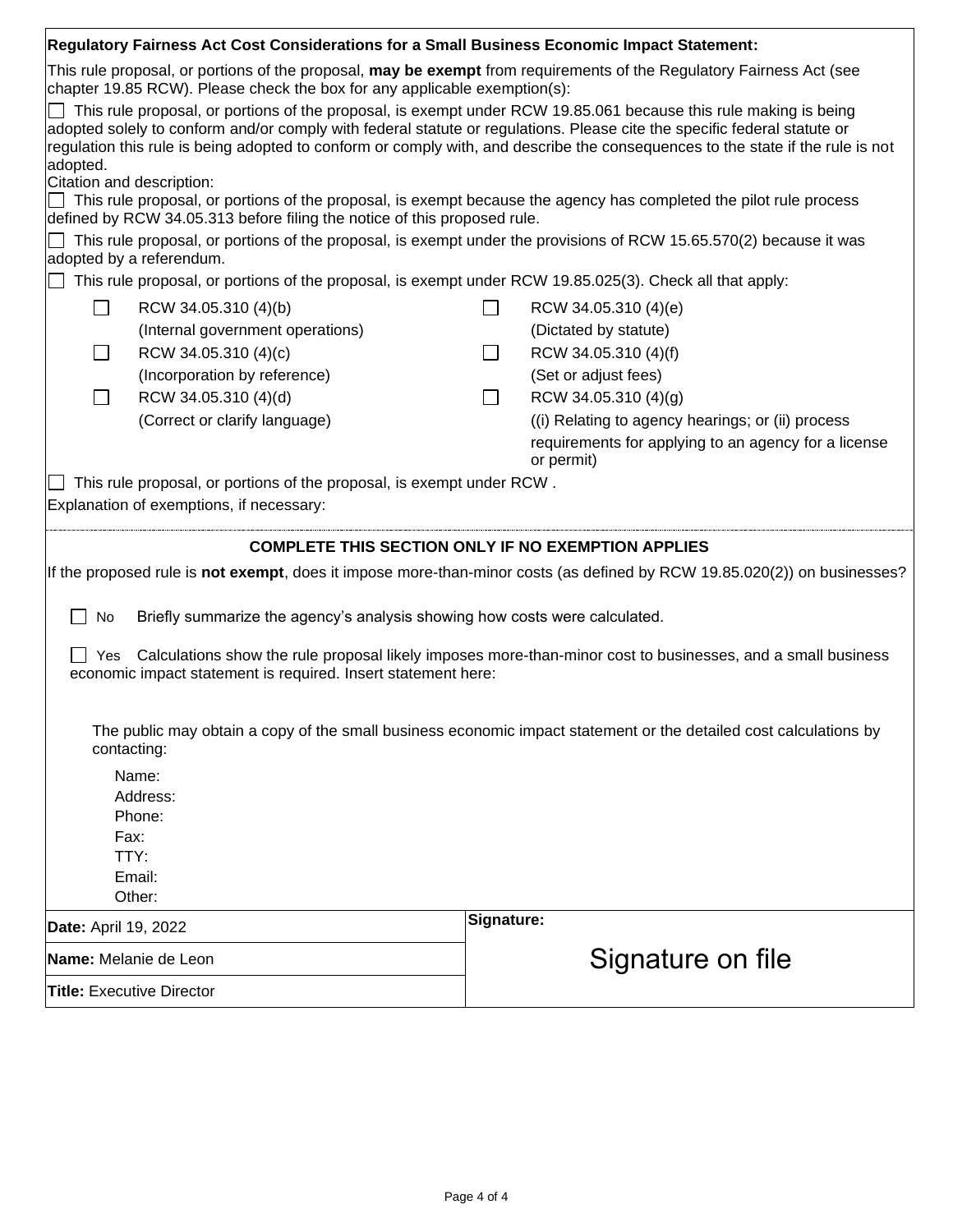#### **Physicians**

AMENDATORY SECTION (Amending WSR 18-23-061, filed 11/16/18, effective 1/1/19)

**WAC 246-919-851 Exclusions.** WAC 246-919-850 through 246-919-985 do not apply to:

(1) The treatment of patients with cancer-related pain;

(2) The provision of palliative, hospice, or other end-of-life care;

(3) ((The treatment of inpatient hospital patients who are patients who have been admitted to a hospital for more than twenty-four hours; or

 $(4)$ )) The provision of procedural medications; or

or

(4) The treatment of patients in the following facilities:

(a) Acute care hospitals licensed under chapter 70.41 RCW;

(b) Psychiatric hospitals licensed under chapter 71.12 RCW;

(c) Nursing homes licensed under chapter 18.51 RCW and nursing facilities as defined in WAC 388-97-0001;

(d) Long-term acute care hospitals as defined in RCW 74.60.010;

(e) Residential treatment facilities as defined in RCW 71.12.455;

(5) The treatment of patients in residential habilitation centers as defined in WAC 388-825-089 when the patient has been transferred directly from a facility listed in subsection (4) of this section.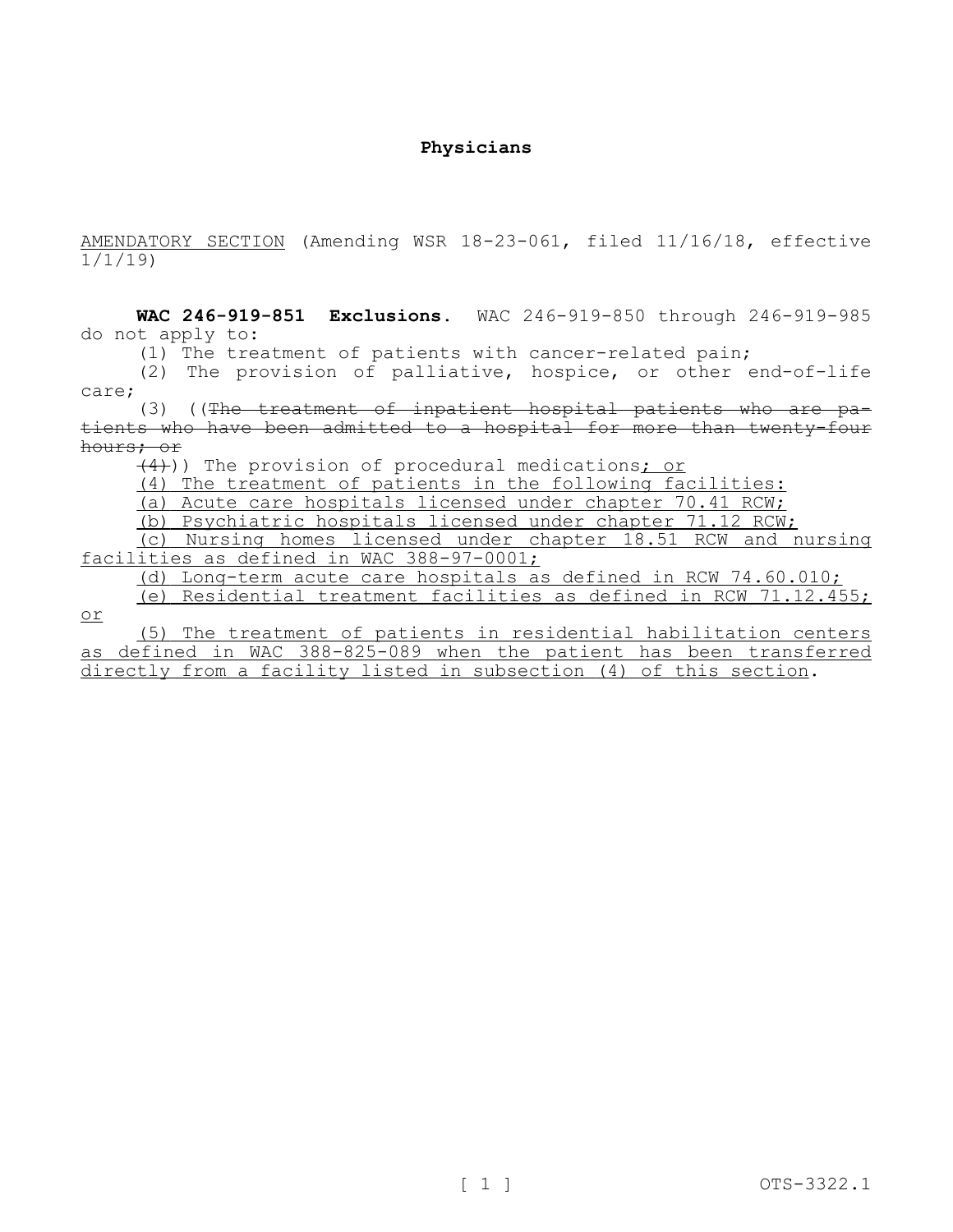#### **Physician Assistants**

AMENDATORY SECTION (Amending WSR 18-23-061, filed 11/16/18, effective 1/1/19)

**WAC 246-918-801 Exclusions.** WAC 246-918-800 through 246-918-935 do not apply to:

(1) The treatment of patients with cancer-related pain;

(2) The provision of palliative, hospice, or other end-of-life care;

(3) ((The treatment of inpatient hospital patients who are patients who have been admitted to a hospital for more than twenty-four hours; or

 $(4)$ )) The provision of procedural medications; or

(4) The treatment of patients in the following facilities:

(a) Acute care hospitals licensed under chapter 70.41 RCW;

(b) Psychiatric hospitals licensed under chapter 71.12 RCW;

(c) Nursing homes licensed under chapter 18.51 RCW and nursing facilities as defined in WAC 388-97-0001;

(d) Long-term acute care hospitals as defined in RCW 74.60.010;

(e) Residential treatment facilities as defined in RCW 71.12.455;

or

(5) The treatment of patients in residential habilitation centers as defined in WAC 388-825-089 when the patient has been transferred directly from a facility listed in subsection (4) of this section.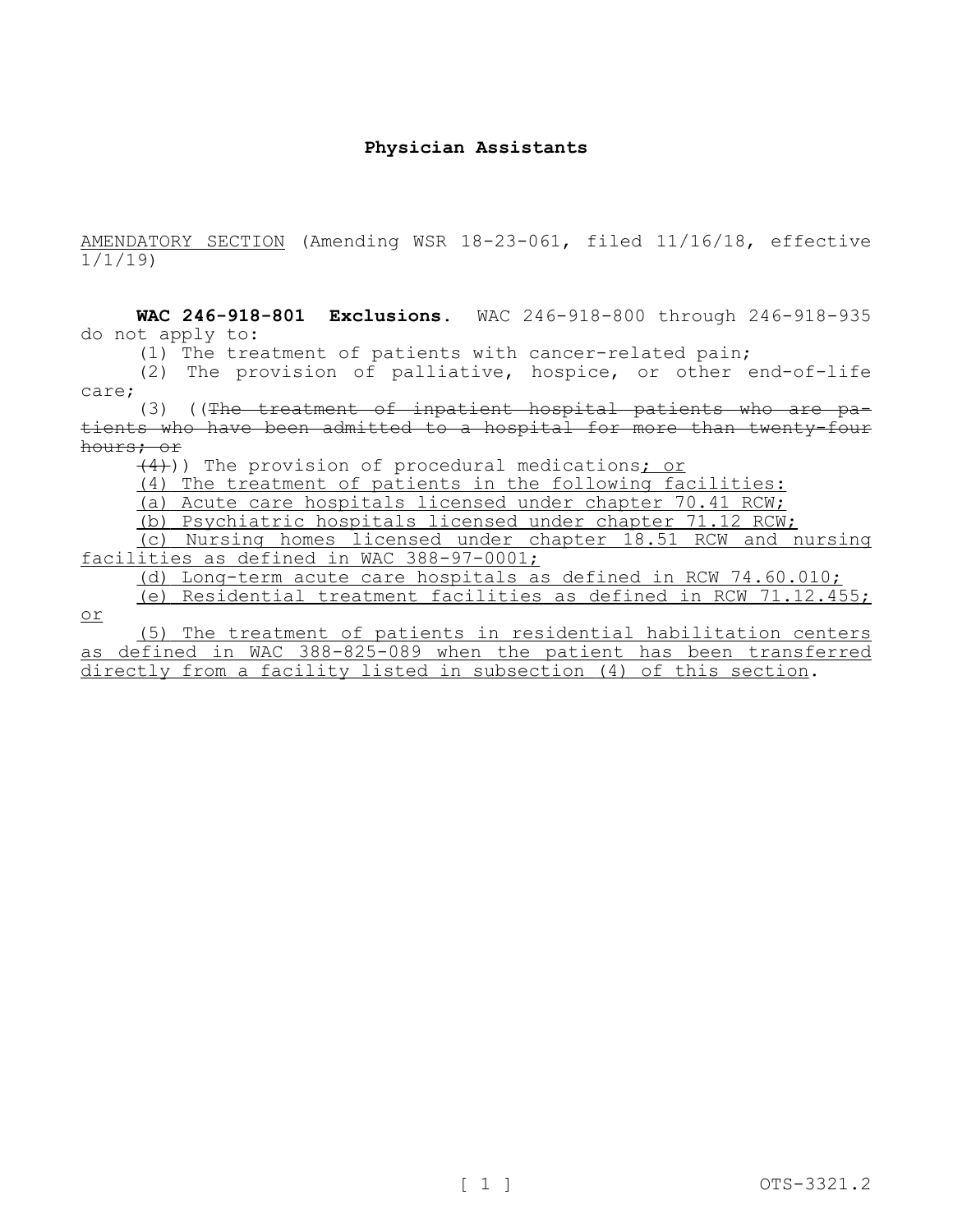AMENDATORY SECTION (Amending WSR 18-23-061, filed 11/16/18, effective 1/1/19)

**WAC 246-918-801 Exclusions.** WAC 246-918-800 through 246-918-935 do not apply to:

(1) The treatment of patients with cancer-related pain;

(2) The provision of palliative, hospice, or other end-of-life care;

(3) ((The treatment of inpatient hospital patients who are

patients who have been admitted to a hospital for more than twenty-

four hours; or

(4))) The provision of procedural medications; or

(4) The treatment of patients who have been admitted to any of  $\pm n$ the following facilities for more than twenty-four hours:

(a) Acute care hospitals licensed under chapter 70.41 RCW;

(b) Psychiatric hospitals licensed under chapter 71.12 RCW;

(c) Nursing homes licensed under chapter 18.51 RCW and nursing

facilities as defined in WAC 388-97-0001;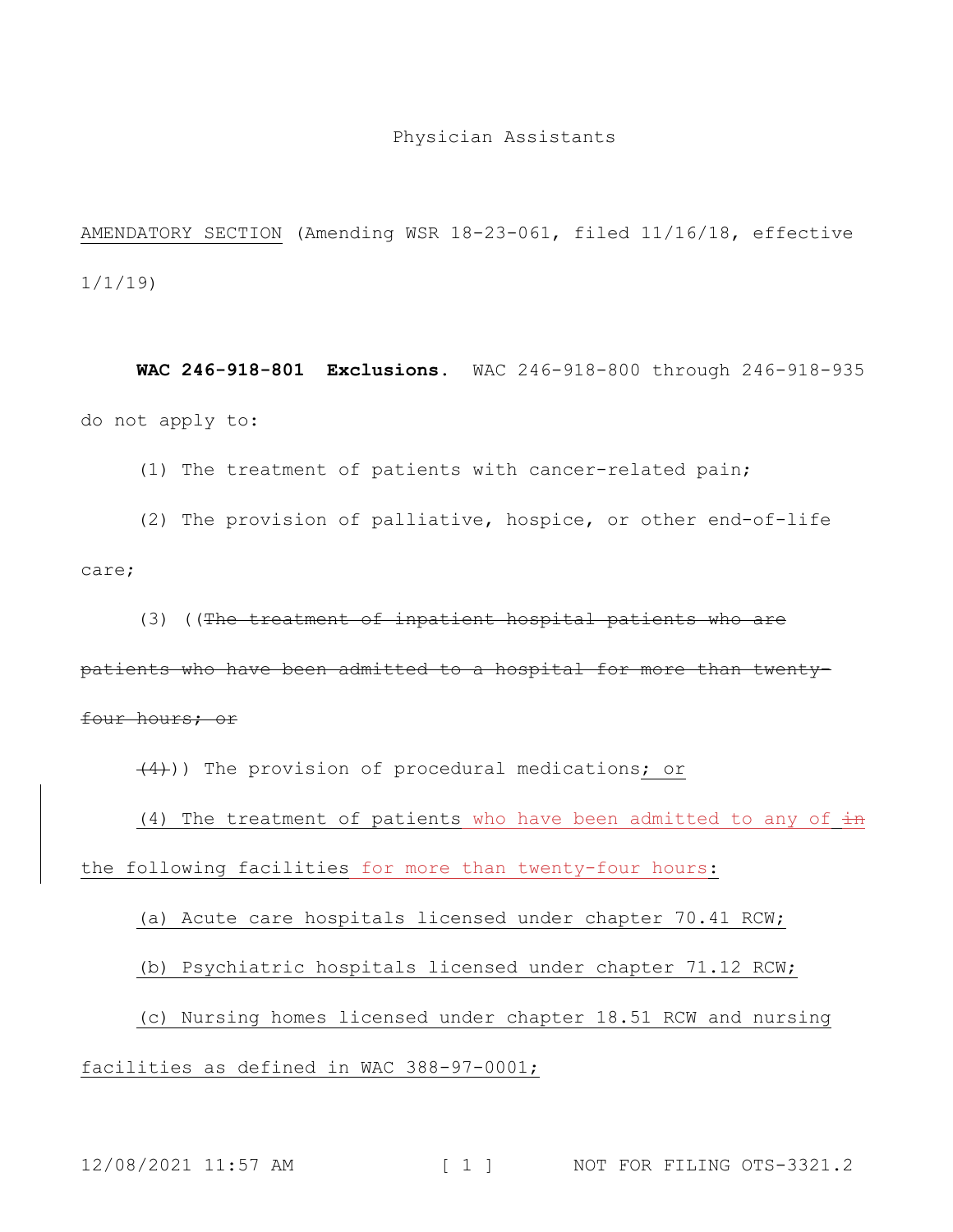(d) Long-term acute care hospitals as defined in RCW 74.60.010; or

(e) Residential treatment facilities as defined in RCW 71.12.455 $\div$ .  $\Theta$  $\angle$ 

(5) The treatment of patients in residential habilitation centers as defined in WAC 388-825-089 when the patient has been transferred directly from a facility listed in subsection (4) of this section. [Statutory Authority: RCW 18.71.017, 18.71.800, 18.71A.800 and 2017 c 297. WSR 18-23-061, filed 11/16/18, effective 1/1/19. Statutory Authority: RCW 18.71.450, 18.71A.100, 18.71.017, and 18.71A.020. WSR 11-12-025, § 246-918-801, filed 5/24/11, effective 1/2/12.]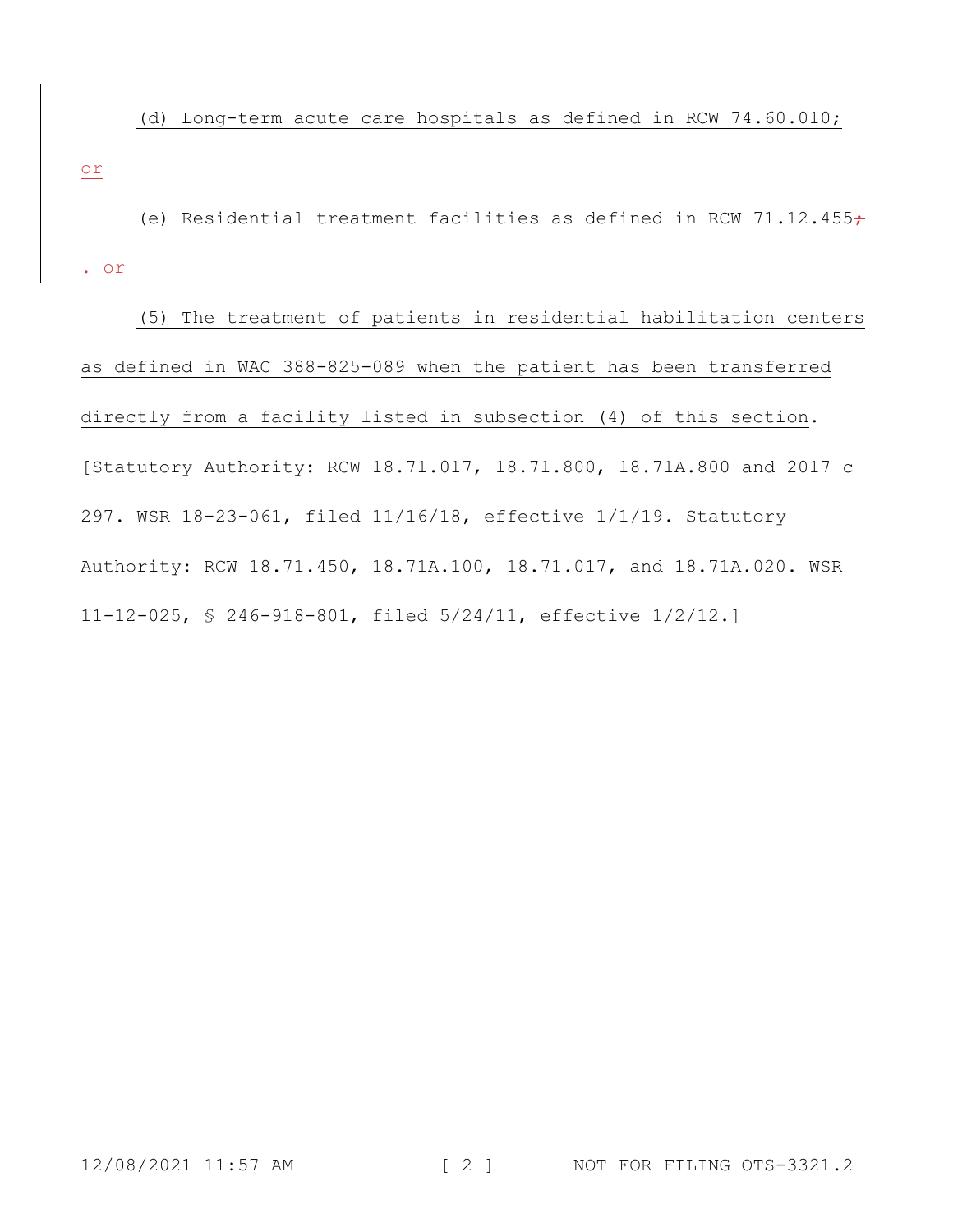#### Physicians

AMENDATORY SECTION (Amending WSR 18-23-061, filed 11/16/18, effective 1/1/19)

**WAC 246-919-851 Exclusions.** WAC 246-919-850 through 246-919-985 do not apply to:

(1) The treatment of patients with cancer-related pain;

(2) The provision of palliative, hospice, or other end-of-life care;

(3) ((The treatment of inpatient hospital patients who are

patients who have been admitted to a hospital for more than twenty-

four hours; or

(4))) The provision of procedural medications; or

(4) The treatment of patients who have been admitted to any of  $\pm n$ the following facilities for more than twenty-four hours:

(a) Acute care hospitals licensed under chapter 70.41 RCW;

(b) Psychiatric hospitals licensed under chapter 71.12 RCW;

(c) Nursing homes licensed under chapter 18.51 RCW and nursing

facilities as defined in WAC 388-97-0001;